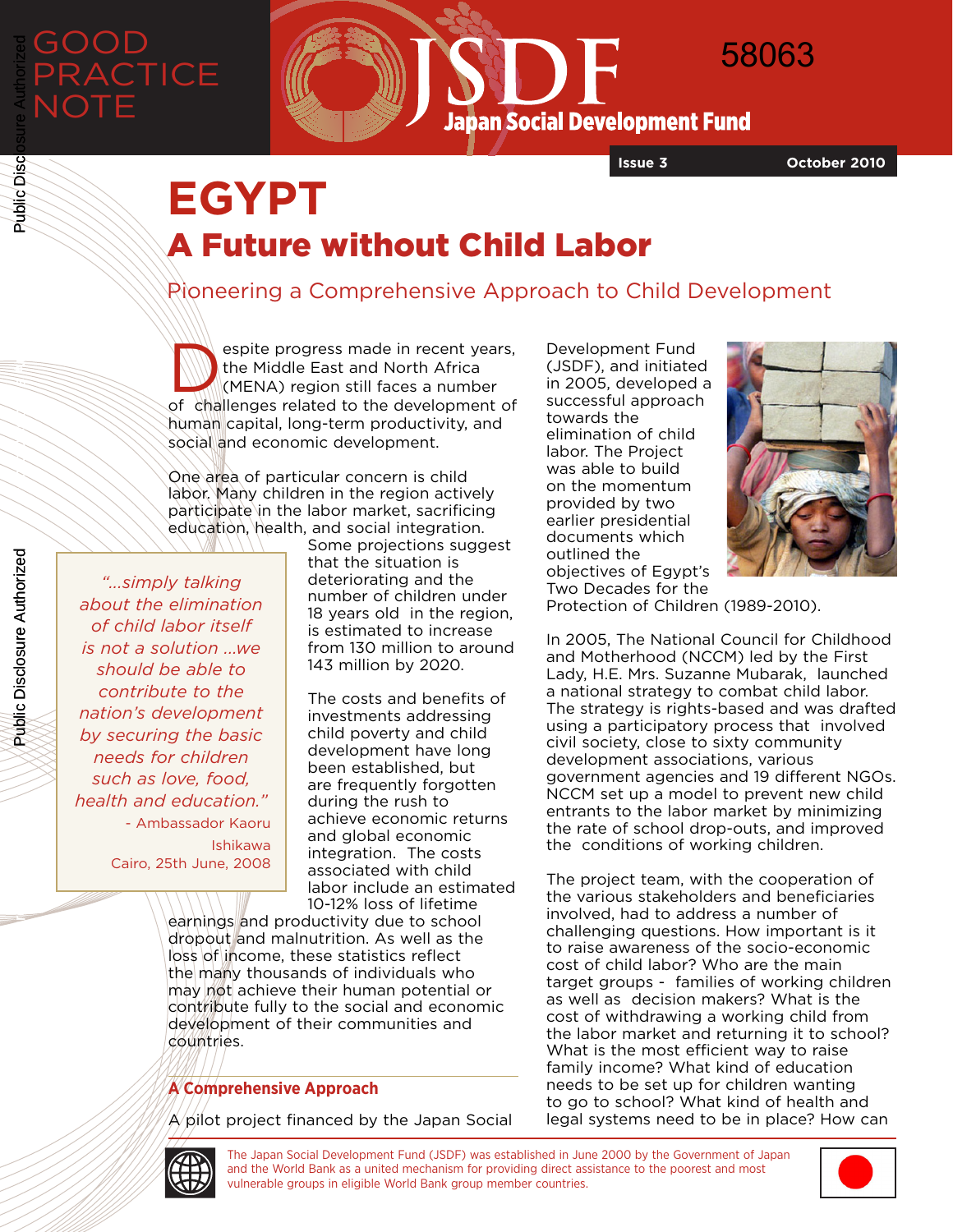different stakeholders, such as employers, workshop owners, be integrated most effectively into the overall strategy?

#### **The Four Goals**

The project had four goals:

1. To mobilize communities and build capacity. Support was given to efforts that improved the existing community-based child protection committees, formed in 1999 by UNICEF.

3. To target the prevention of child labor. This

4. The broad dissemination of the rights of the child to education; health care and protection from violence. Dissemination of lessons learned in the course of the implementation of the project proved to be of particular importance. The pilot was meant as an important stepping stone for mainstreaming on a national, as well as

was achieved by identifying under age children who were not yet working but who were at risk of joining the labor markets and helping them and their families to cope with, and mitigate, these risks. The process of prevention was comprehensive; multi-faceted and multi-sectoral. It included interventions at three levels - with communities, families and children. Through this tripartite structure, families were provided support to allow them to redirect their under age children to school rather than send them to

2. To protect children working under extremely hazardous conditions and to reintegrate them into mainstream society a number of basic services, were provided, including occupational safety measures, health and education - all aimed at improving working conditions.

**Project Data**

Implementing Agency: *The National Council for Childhood and Motherhood (NCCM)*

Grant (TF052886) Amount: *US\$1,848,883* 

Implementation Period: *06/06/2004 to 06/30/2008*

practices.

**Developing the Model** 

The project team, operating under the leadership of the NCCM, studied data available on the status of child labor in each of the five Governorates selected for the project. Surveys were conducted

*and local education and health authorities* was increased to allow mainstreaming of improved

> to determine the size and nature of the problem and focus groups were carried out to better understand the community's needs. These groups were composed of the families of working children, the families of children who were close to dropping out of school, the workshop owners, and the children themselves. The

information gathered was used to define activity plans for each governate and to design technical training programs tailored to each target group.

The team subsequently developed a model that identifed the root causes of child labor, while emphasizing the complexity of the phenomenon. Broader issues addressed included insuring children's right to broader development, and the formation of human capital.

The model was built on 3 main pillars: Observation, Protection, and Prevention.

Observation - This pillar introduced five key measures neccessary to establish a thorough needs assessment. First, a database was assembled at the governorate level to allow study of the magnitude and characteristics of the phenomenon. Second, survey tools were introduced to study the needs of the children and their families. Third, a field survey was used to identify target categories based on criteria such as geographic distribution and type of work. Fourth, a leadership team was formed at the community level to monitor the children and their families periodically. Finally, criteria were devised to guide the selection of the partner NGOs.

Protection – The second pillar of the model focused on five strategies to protect children currently active in the labor market.

- *• Alternative Education* adopting participatory and highly interactive approaches to teaching and learning increased the effectiveness and attractiveness of school attendance. The children liked going to school – and they saw the results of their learning early on.
- *Vocational training programs* delivered learning that was career-oriented and hands-on. The working children could immediately apply what they learned in class. This was an important argument to convince workshop owners and

## **Who were the Beneficiaries?**

a regional level.

work.

In keeping with the comprehensive approach, it was important that the project simultaneously target the relevant beneficiary groups:

- *Current and potential child workers* received increased access to education and health services; and children who were "at risk" of joining the work force before reaching the minimum age were targeted.
- *• The employers of child workers* were provided with adequate knowledge on safety measurements and requirements in the work place and the potential harm caused by child labor.
- *Families* received better access to existing micro-finance or safety net schemes, conditional on their children's school enrollment.
- The capacity and knowledge of *local NGOs*

**2 http://www.worldbank.org/jsdf**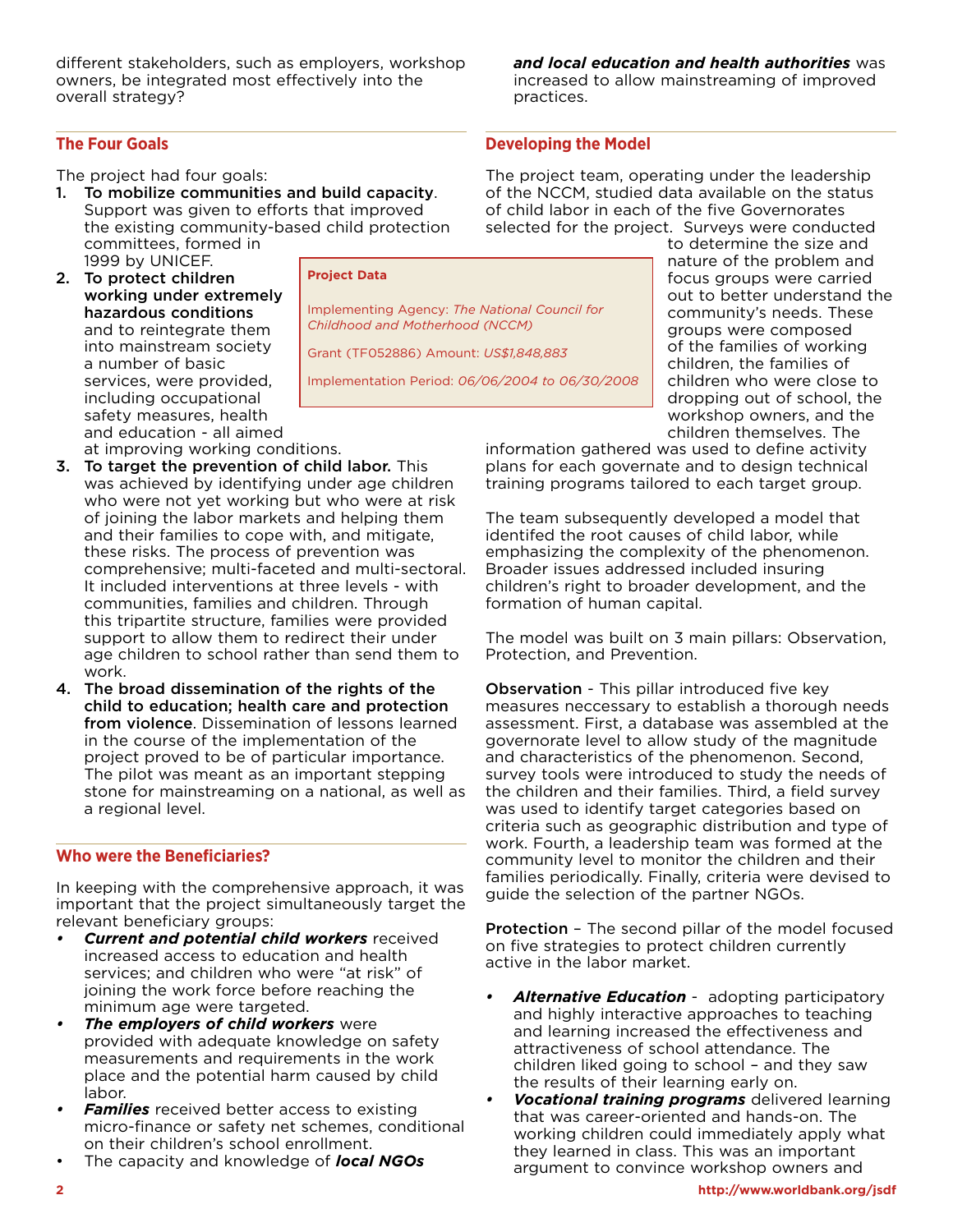other employers of children, that they stood to benefit from the project.

- *• The improvement of working conditions and occupational safety*. Simple measures such as the installation of fire extinguishers, panels with safety regulations, and the distribution of filter masks had immediate effects on the health and safety of the working children.
- *• Basic health care* including medical exams and check-ups for mothers and children.
- *• Child and Family access to legal assistance* used digital national ID cards, birth certificates for children and working children entering the school.

Prevention – the third pillar identified key elements that could prevent children from entering the labor market:

- Effectively increasing family income through micro-credits and social loans.
- Establishing a **pension scheme**, which also served as a means for families to increase their overall income.
- Raising the awareness of the community community understanding and cooperation were vital to the success and sustainability of the model.

From the outset, it was evident to the project team that communities and community actions alone cannot resolve the spectrum of complexities associated with child labor. The role of the government, and policy integration are both critical to prevention. Without this focus the vicious cycle of poverty, school dropouts, child labor, and illiteracy would continue and have an on-going impact on human capital formation and economic growth.

#### **Monitoring & Evaluation**

In order to successfully execute the initiatives aimed at protecting working children, the National Council for Childhood and Motherhood (NCCM) designed a monitoring and evaluation framework and formed several committees to administer and manage implementation. These relied on the commitment and combined efforts of the ministries, NGOs, and the private sector.

The primary role of the *Ad hoc Committee to Combat Child Labor* included reviewing all proposed legislation and national policies concerning child labor. The Committee, chaired by a representative from the NCCM, is comprised of representatives from the primary associations, related ministries, governors and the President of the General Authority for Adult Learning.

In order to guarantee a continous monitoring and evaluation process, a database was designed to monitor implementation in the governorates and to measure social impact. This database includes all the required information on the working children that take part in the program and their families. The system was also used to measure program progress and generate reports on related costs.

#### **Results**

The JSDF project advanced Egypt's pioneering efforts in tackling child labor issues by explicitly addressing the policy dimension, while challenging the role of formal education and social safety nets. It established a comprehensive development model for reintegrating working children in the education system and developed measures for preventing school drop outs. The results were underscored by a solid partnership between government and non government organizations, and the setting up of a monitoring and evaluation system to track the progress of returnees to school and capture the situation of child labor nationwide. The project implementing agency, the National Council for Childhood and Motherhood (NCCM), effectively brought together 19 NGOs amongst other local and regional partners. The project was considered a regional best practice on effective prevention of child labor.

Some of the specific project outcomes and outputs include:

#### **Observation**

- The project successfully trained field researchers from the partner associations to collect data.
- A survey on Working Children Conditions was provided to 4,211 children throughout the five pilot governorates. This provided a wealth of health and educational data and allowed the calculation of drop-out percentages.

#### Protection

- Over 8,500 children received support through the literacy and alternative education programs.
- Some 11,525 families were granted access to credit schemes and/or National IDs and attended education, health awareness and/or training sessions.
- 120 NGO members participated in both training and refresher courses designed to enhance their ability to participate in the future development of institutional guidelines.
- To reduce drop-out rate, the roles of 82 social specialists and 66 teachers were reinforced within the schools, and three meetings were held between the Council Team and related NGO's leading to a new training manual.

#### Prevention

- 554 children were enrolled in technical training programs.
- 21 training courses, covering topics on the utilization of professional and industrial safety tools, were conducted for 961 agricultural engineers, farmers, workshops owners, labor force staff, and working children.
- Professional safety kits were distributed to over 400 workshops and
- 30 quarry owners signed a Code of Honor